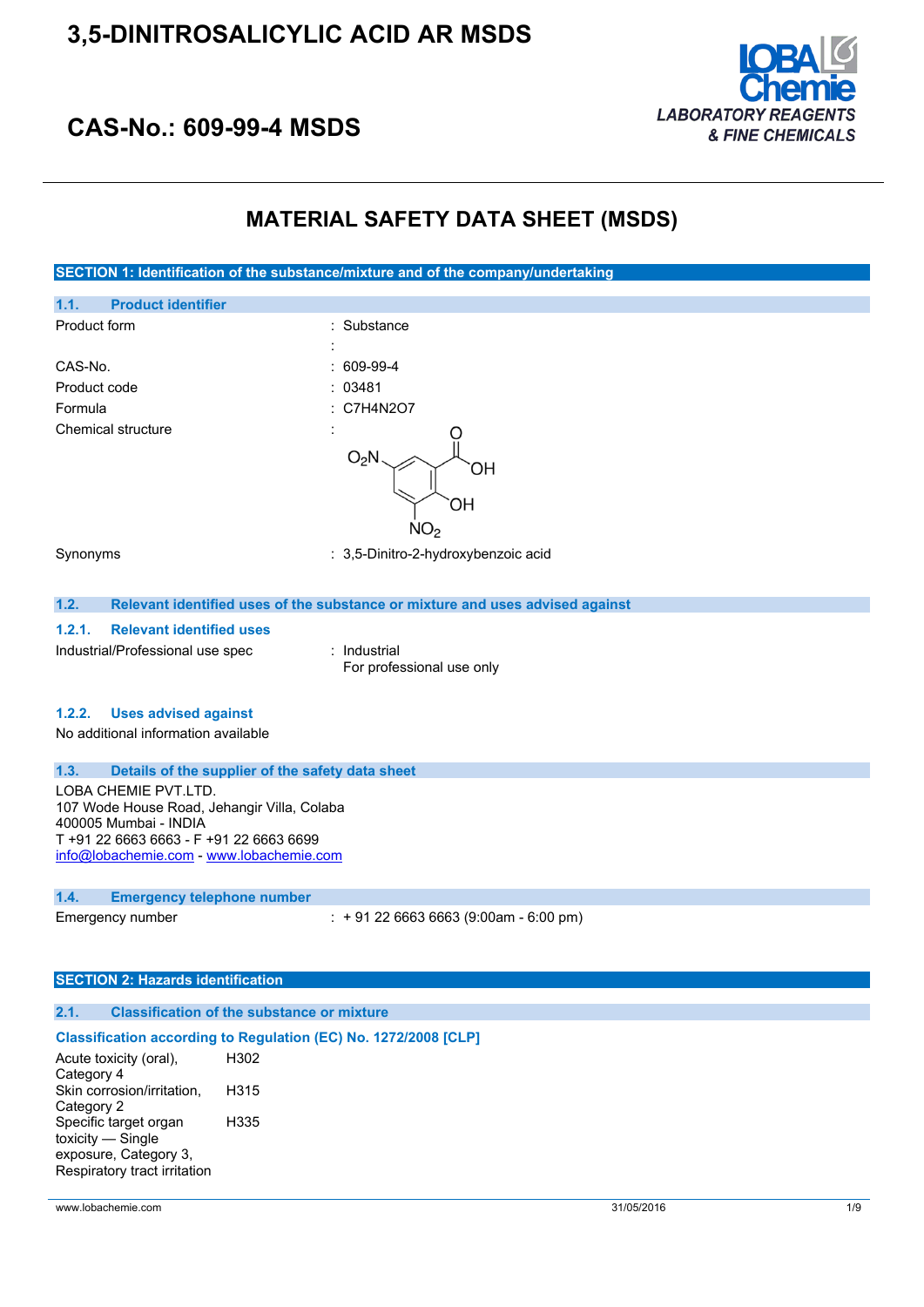Safety Data Sheet

Full text of H statements : see section 16

**Classification according to Directive 67/548/EEC [DSD] or 1999/45/EC [DPD]** Xn; R22 Xi; R37/38 Full text of R-phrases: see section 16

**Adverse physicochemical, human health and environmental effects** No additional information available

| 2.2. | <b>Label elements</b>                                      |                                                                                                                         |
|------|------------------------------------------------------------|-------------------------------------------------------------------------------------------------------------------------|
|      | Labelling according to Regulation (EC) No. 1272/2008 [CLP] |                                                                                                                         |
|      | Hazard pictograms (CLP)                                    | GHS07                                                                                                                   |
|      | Signal word (CLP)                                          | : Warning                                                                                                               |
|      | Hazard statements (CLP)                                    | $\therefore$ H302 - Harmful if swallowed.<br>H315 - Causes skin irritation.<br>H335 - May cause respiratory irritation. |
|      | Precautionary statements (CLP)                             | : P261 - Avoid breathing vapours, spray, dust, fume, gas.                                                               |

| 2.3.    | <b>Other hazards</b>                                     |                                |  |
|---------|----------------------------------------------------------|--------------------------------|--|
|         | No additional information available                      |                                |  |
|         |                                                          |                                |  |
|         | <b>SECTION 3: Composition/information on ingredients</b> |                                |  |
|         |                                                          |                                |  |
| 3.1.    | <b>Substances</b>                                        |                                |  |
| Name    |                                                          | : 3.5-DINITROSALICYLIC ACID AR |  |
| CAS-No. |                                                          | : $609-99-4$                   |  |
|         |                                                          |                                |  |

Full text of R- and H-statements: see section 16

**3.2. Mixtures**

Not applicable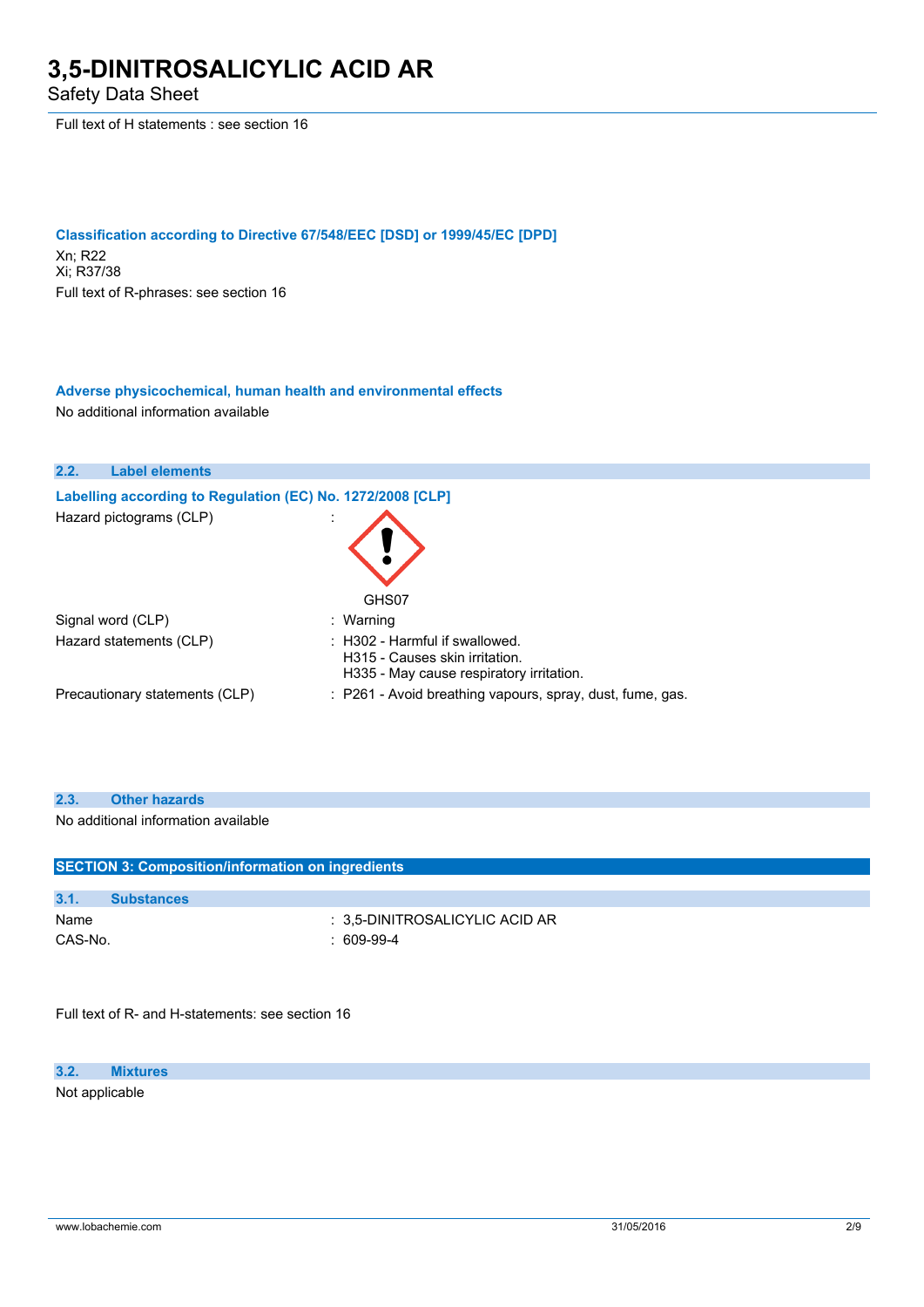### Safety Data Sheet

### **SECTION 4: First aid measures**

| 4.1.<br><b>Description of first aid measures</b>                    |                                                                                                                                                                                          |
|---------------------------------------------------------------------|------------------------------------------------------------------------------------------------------------------------------------------------------------------------------------------|
| First-aid measures after inhalation                                 | : Remove person to fresh air and keep comfortable for breathing. Call a POISON<br>CENTER/doctor if you feel unwell.                                                                      |
| First-aid measures after skin contact                               | : Wash with plenty of water/ Wash contaminated clothing before reuse. Get<br>medical advice/attention.                                                                                   |
| First-aid measures after eye contact                                | Rinse cautiously with water for several minutes. Remove contact lenses, if present<br>and easy to do. Continue rinsing. Get medical advice/attention.                                    |
| First-aid measures after ingestion                                  | Rinse mouth. Call a POISON CENTER/doctor if you feel unwell.                                                                                                                             |
| 4.2.<br>Most important symptoms and effects, both acute and delayed |                                                                                                                                                                                          |
| Symptoms/effects after inhalation                                   | : May cause respiratory irritation.                                                                                                                                                      |
| Symptoms/effects after skin contact                                 | : Causes skin irritation.                                                                                                                                                                |
| Symptoms/effects after ingestion                                    | : Harmful if swallowed.                                                                                                                                                                  |
| 4.3.                                                                | Indication of any immediate medical attention and special treatment needed                                                                                                               |
| Treat symptomatically.                                              |                                                                                                                                                                                          |
| <b>SECTION 5: Firefighting measures</b>                             |                                                                                                                                                                                          |
| 5.1.<br><b>Extinguishing media</b>                                  |                                                                                                                                                                                          |
| Suitable extinguishing media                                        | : Carbon dioxide. Dry powder. Foam. Water spray.                                                                                                                                         |
| Unsuitable extinguishing media                                      | Do not use a heavy water stream.                                                                                                                                                         |
|                                                                     |                                                                                                                                                                                          |
| 5.2.<br>Special hazards arising from the substance or mixture       |                                                                                                                                                                                          |
| No additional information available                                 |                                                                                                                                                                                          |
| 5.3.<br><b>Advice for firefighters</b>                              |                                                                                                                                                                                          |
| Protection during firefighting                                      | Do not enter fire area without proper protective equipment, including respiratory<br>protection.                                                                                         |
| <b>SECTION 6: Accidental release measures</b>                       |                                                                                                                                                                                          |
| 6.1.                                                                | Personal precautions, protective equipment and emergency procedures                                                                                                                      |
| 6.1.1.<br>For non-emergency personnel                               |                                                                                                                                                                                          |
| <b>Emergency procedures</b>                                         | : Evacuate unnecessary personnel.                                                                                                                                                        |
| 6.1.2.<br>For emergency responders                                  |                                                                                                                                                                                          |
| Protective equipment                                                | : Use personal protective equipment as required.                                                                                                                                         |
| <b>Emergency procedures</b>                                         | : Ventilate area.                                                                                                                                                                        |
|                                                                     |                                                                                                                                                                                          |
| <b>Environmental precautions</b><br>6.2.                            |                                                                                                                                                                                          |
| Avoid release to the environment.                                   |                                                                                                                                                                                          |
| 6.3.<br>Methods and material for containment and cleaning up        |                                                                                                                                                                                          |
| Methods for cleaning up                                             | : Soak up spills with inert solids, such as clay or diatomaceous earth as soon as                                                                                                        |
|                                                                     | possible. On land, sweep or shovel into suitable containers.                                                                                                                             |
| <b>Reference to other sections</b><br>6.4.                          |                                                                                                                                                                                          |
| No additional information available                                 |                                                                                                                                                                                          |
| <b>SECTION 7: Handling and storage</b>                              |                                                                                                                                                                                          |
| <b>Precautions for safe handling</b><br>7.1.                        |                                                                                                                                                                                          |
| Precautions for safe handling                                       | Avoid contact with skin and eyes. Use only outdoors or in a well-ventilated area. Do<br>not breathe vapours. Provide good ventilation in process area to prevent formation of<br>vapour. |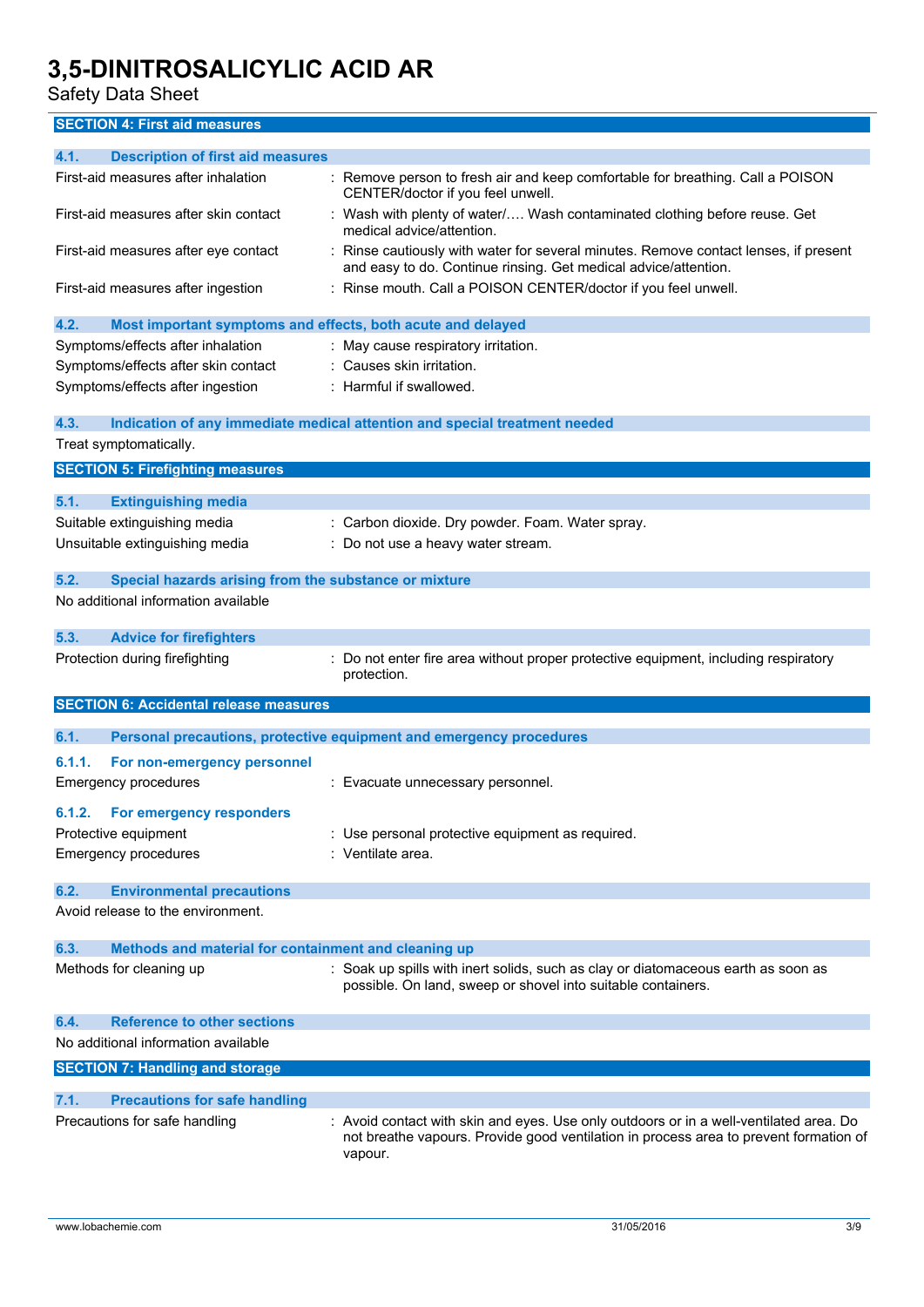Safety Data Sheet

| Hygiene measures                                        |                                                              | : Do not eat, drink or smoke when using this product. Wash hands and other exposed<br>areas with mild soap and water before eating, drinking or smoking and when leaving<br>work. |
|---------------------------------------------------------|--------------------------------------------------------------|-----------------------------------------------------------------------------------------------------------------------------------------------------------------------------------|
| 7.2.                                                    | Conditions for safe storage, including any incompatibilities |                                                                                                                                                                                   |
|                                                         | Storage conditions                                           | : Keep container tightly closed. Store in a well-ventilated place.                                                                                                                |
| 7.3.                                                    | <b>Specific end use(s)</b>                                   |                                                                                                                                                                                   |
| No additional information available                     |                                                              |                                                                                                                                                                                   |
| <b>SECTION 8: Exposure controls/personal protection</b> |                                                              |                                                                                                                                                                                   |
| 8.1.                                                    | <b>Control parameters</b>                                    |                                                                                                                                                                                   |
| No additional information available                     |                                                              |                                                                                                                                                                                   |

| 8.2.                     | <b>Exposure controls</b> |                                                                    |
|--------------------------|--------------------------|--------------------------------------------------------------------|
| Hand protection          |                          | : Protective gloves                                                |
| Eye protection           |                          | : Chemical goggles or safety glasses                               |
| Skin and body protection |                          | : Wear suitable protective clothing                                |
|                          | Respiratory protection   | : [In case of inadequate ventilation] wear respiratory protection. |

#### **SECTION 9: Physical and chemical properties**

| 9.1.<br>Information on basic physical and chemical properties |                                        |
|---------------------------------------------------------------|----------------------------------------|
| Physical state                                                | : Solid                                |
| Molecular mass<br>Colour                                      | : $228.12$ g/mol<br>: Yellow Crystals. |
| Odour                                                         | : No data available                    |
|                                                               |                                        |
| Odour threshold                                               | : No data available                    |
| рH                                                            | : $1.3 - 1.8$ (10g/L @ 20°C)           |
| Relative evaporation rate (butylacetate=1)                    | : No data available                    |
| Melting point                                                 | : $168 - 172$ °C                       |
| Freezing point                                                | : No data available                    |
| Boiling point                                                 | : No data available                    |
| Flash point                                                   | : No data available                    |
| Auto-ignition temperature                                     | : No data available                    |
| Decomposition temperature                                     | : No data available                    |
| Flammability (solid, gas)                                     | : No data available                    |
| Vapour pressure                                               | : No data available                    |
| Relative vapour density at 20 °C                              | : No data available                    |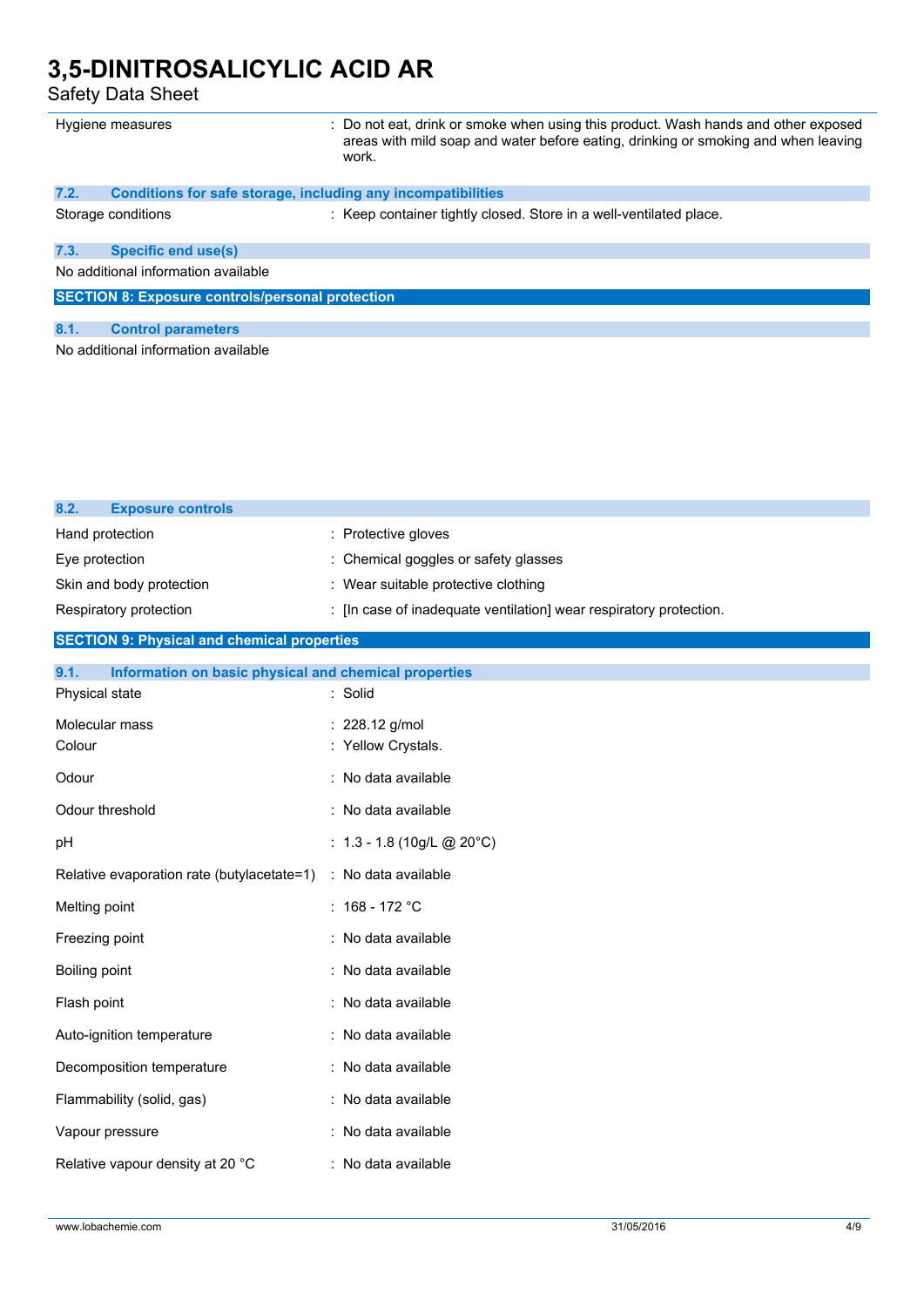### Safety Data Sheet

| Relative density                            | : No data available                     |
|---------------------------------------------|-----------------------------------------|
| Solubility                                  | : Water: Soluble in alcohol and benzene |
| Log Pow                                     | : No data available                     |
| Viscosity, kinematic                        | : No data available                     |
| Viscosity, dynamic                          | : No data available                     |
| <b>Explosive properties</b>                 | : No data available                     |
| Oxidising properties                        | : No data available                     |
| <b>Explosive limits</b>                     | : No data available                     |
|                                             |                                         |
| <b>Other information</b><br>9.2.            |                                         |
| No additional information available         |                                         |
| <b>SECTION 10: Stability and reactivity</b> |                                         |
|                                             |                                         |
| 10.1.<br><b>Reactivity</b>                  |                                         |
| No additional information available         |                                         |

| 10.2. | <b>Chemical stability</b>       |  |
|-------|---------------------------------|--|
|       | Stable under normal conditions. |  |

### **10.3. Possibility of hazardous reactions**

No additional information available

#### **10.4. Conditions to avoid**

Air contact. Direct sunlight. Moisture.

### **10.5. Incompatible materials**

No additional information available

#### **10.6. Hazardous decomposition products**

No additional information available

#### **SECTION 11: Toxicological information**

| <b>Information on toxicological effects</b><br>11.1. |                                                           |            |     |
|------------------------------------------------------|-----------------------------------------------------------|------------|-----|
| Acute toxicity                                       | : Oral: Harmful if swallowed.                             |            |     |
| Skin corrosion/irritation                            | : Causes skin irritation.<br>pH: 1.3 - 1.8 (10g/L @ 20°C) |            |     |
| Serious eye damage/irritation                        | : Not classified<br>pH: 1.3 - 1.8 (10g/L @ 20°C)          |            |     |
| Respiratory or skin sensitisation                    | : Not classified                                          |            |     |
| Germ cell mutagenicity                               | : Not classified                                          |            |     |
| Carcinogenicity                                      | : Not classified                                          |            |     |
| Reproductive toxicity                                | : Not classified                                          |            |     |
| STOT-single exposure                                 | : May cause respiratory irritation.                       |            |     |
| STOT-repeated exposure                               | : Not classified                                          |            |     |
| www.lobachemie.com                                   |                                                           | 31/05/2016 | 5/9 |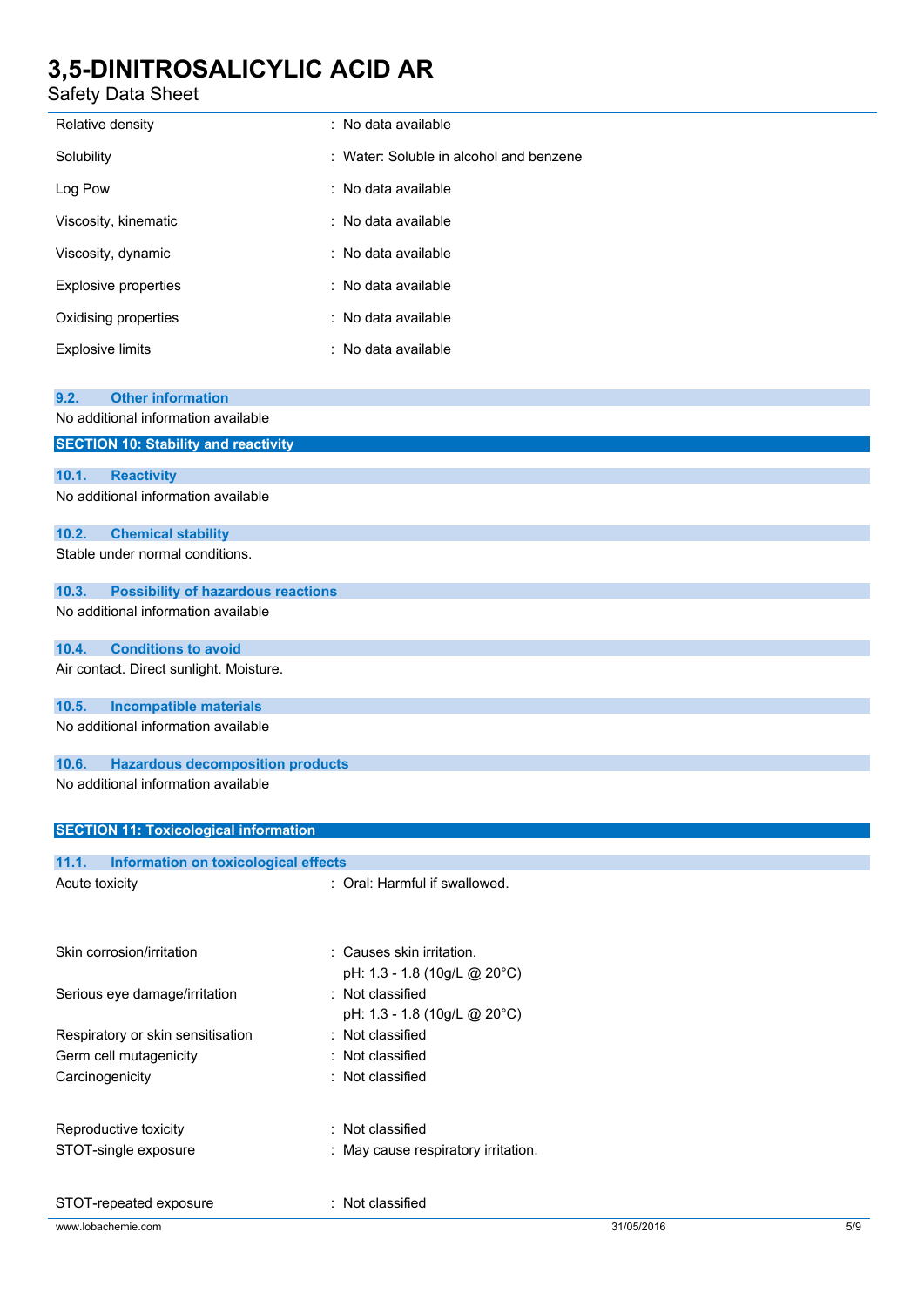Safety Data Sheet

| Aspiration hazard                                      | : Not classified                                                                      |
|--------------------------------------------------------|---------------------------------------------------------------------------------------|
| Potential adverse human health effects<br>and symptoms | : Harmful if swallowed.                                                               |
| <b>SECTION 12: Ecological information</b>              |                                                                                       |
| 12.1.<br><b>Toxicity</b>                               |                                                                                       |
| No additional information available                    |                                                                                       |
|                                                        |                                                                                       |
|                                                        |                                                                                       |
|                                                        |                                                                                       |
|                                                        |                                                                                       |
| 12.2.<br><b>Persistence and degradability</b>          |                                                                                       |
| No additional information available                    |                                                                                       |
| <b>Bioaccumulative potential</b><br>12.3.              |                                                                                       |
| No additional information available                    |                                                                                       |
| 12.4.<br><b>Mobility in soil</b>                       |                                                                                       |
| No additional information available                    |                                                                                       |
| 12.5.<br><b>Results of PBT and vPvB assessment</b>     |                                                                                       |
| No additional information available                    |                                                                                       |
|                                                        |                                                                                       |
|                                                        |                                                                                       |
| <b>Other adverse effects</b><br>12.6.                  |                                                                                       |
| No additional information available                    |                                                                                       |
| <b>SECTION 13: Disposal considerations</b>             |                                                                                       |
| 13.1.<br><b>Waste treatment methods</b>                |                                                                                       |
| Product/Packaging disposal                             | Dispose of contents/container to hazardous or special waste collection point, in<br>÷ |
| recommendations                                        | accordance with local, regional, national and/or international regulation.            |
| <b>SECTION 14: Transport information</b>               |                                                                                       |
| In accordance with ADR / RID / IMDG / IATA / ADN       |                                                                                       |
|                                                        |                                                                                       |
|                                                        |                                                                                       |
| <b>UN number</b><br>14.1.                              |                                                                                       |

| UN-No. (ADR)                     | $\therefore$ Not applicable |            |     |
|----------------------------------|-----------------------------|------------|-----|
| UN-No. (IMDG)                    | : Not applicable            |            |     |
| UN-No. (IATA)                    | : Not applicable            |            |     |
| UN-No. (ADN)                     | $\therefore$ Not applicable |            |     |
| UN-No. (RID)                     | : Not applicable            |            |     |
|                                  |                             |            |     |
| 14.2.<br>UN proper shipping name |                             |            |     |
| Proper Shipping Name (ADR)       | $\therefore$ Not applicable |            |     |
| Proper Shipping Name (IMDG)      | : Not applicable            |            |     |
| Proper Shipping Name (IATA)      | : Not applicable            |            |     |
| Proper Shipping Name (ADN)       | : Not applicable            |            |     |
| www.lobachemie.com               |                             | 31/05/2016 | 6/9 |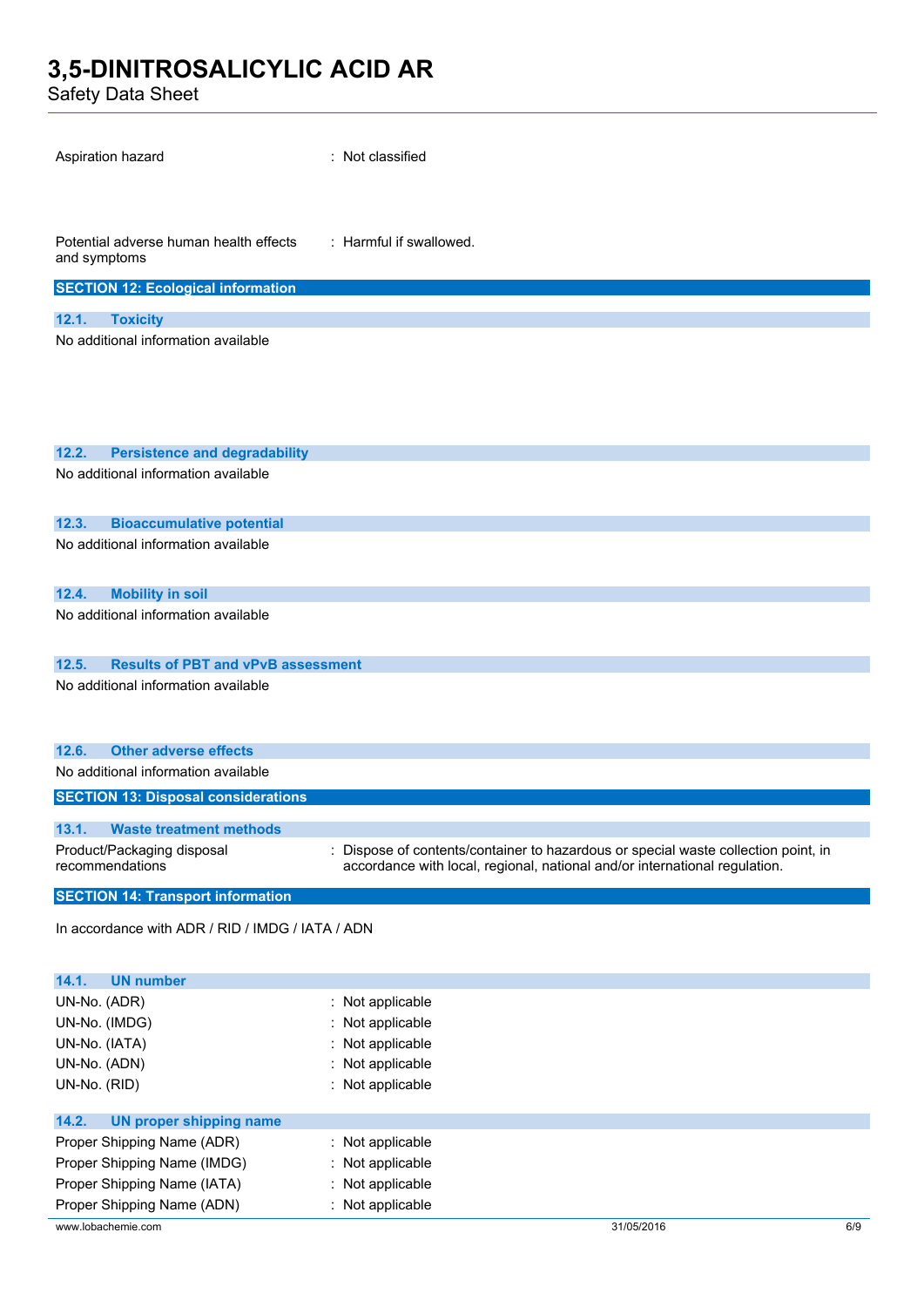Safety Data Sheet

| Proper Shipping Name (RID)                 | : Not applicable                         |
|--------------------------------------------|------------------------------------------|
| 14.3.<br><b>Transport hazard class(es)</b> |                                          |
| <b>ADR</b>                                 |                                          |
| Transport hazard class(es) (ADR)           | : Not applicable                         |
| <b>IMDG</b>                                |                                          |
| Transport hazard class(es) (IMDG)          | : Not applicable                         |
| <b>IATA</b>                                |                                          |
| Transport hazard class(es) (IATA)          | : Not applicable                         |
| <b>ADN</b>                                 |                                          |
| Transport hazard class(es) (ADN)           | : Not applicable                         |
| <b>RID</b>                                 |                                          |
| Transport hazard class(es) (RID)           | : Not applicable                         |
| 14.4.<br><b>Packing group</b>              |                                          |
| Packing group (ADR)                        | : Not applicable                         |
| Packing group (IMDG)                       | : Not applicable                         |
| Packing group (IATA)                       | Not applicable                           |
| Packing group (ADN)                        | : Not applicable                         |
| Packing group (RID)                        | : Not applicable                         |
| <b>Environmental hazards</b><br>14.5.      |                                          |
| Dangerous for the environment              | : No                                     |
| Marine pollutant                           | : No                                     |
| Other information                          | : No supplementary information available |

#### **14.6. Special precautions for user**

**- Overland transport**

No data available

**- Transport by sea**

No data available

**- Air transport** No data available

**- Inland waterway transport**

No data available

#### **- Rail transport**

No data available

**14.7. Transport in bulk according to Annex II of MARPOL 73/78 and the IBC Code**

#### Not applicable

#### **SECTION 15: Regulatory information**

**15.1. Safety, health and environmental regulations/legislation specific for the substance or mixture**

#### **15.1.1. EU-Regulations**

#### No REACH Annex XVII restrictions

3,5-DINITROSALICYLIC ACID AR is not on the REACH Candidate List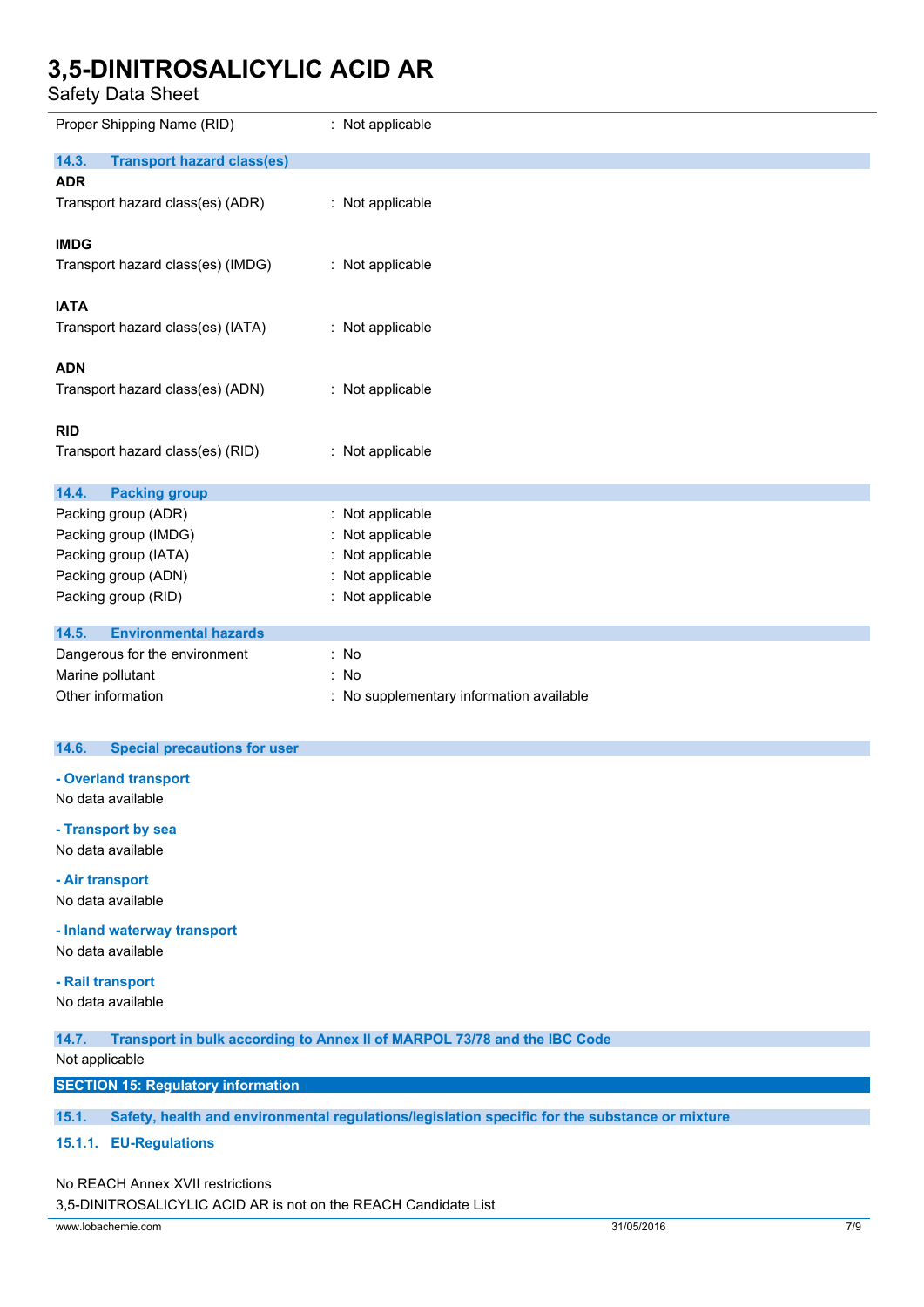Safety Data Sheet

3,5-DINITROSALICYLIC ACID AR is not on the REACH Annex XIV List

#### **15.1.2. National regulations**

#### **Germany**

12th Ordinance Implementing the Federal : Is not subject of the 12. BlmSchV (Hazardous Incident Ordinance) Immission Control Act - 12.BImSchV

#### **Netherlands**

| SZW-lijst van kankerverwekkende stoffen                                                 | : The substance is not listed            |
|-----------------------------------------------------------------------------------------|------------------------------------------|
| SZW-lijst van mutagene stoffen                                                          | : The substance is not listed            |
| NIET-limitatieve lijst van voor de<br>voortplanting giftige stoffen - Borstvoeding      | $:$ The substance is not listed          |
| NIET-limitatieve lijst van voor de<br>voortplanting giftige stoffen –<br>Vruchtbaarheid | $:$ The substance is not listed          |
| NIET-limitatieve lijst van voor de<br>voortplanting giftige stoffen - Ontwikkeling      | $\therefore$ The substance is not listed |
| <b>Denmark</b>                                                                          |                                          |

Recommendations Danish Regulation : Young people below the age of 18 years are not allowed to use the product

### **15.2. Chemical safety assessment**

No additional information available

#### **SECTION 16: Other information**

#### Full text of R-, H- and EUH-statements:

| Acute Tox. 4 (Oral) | Acute toxicity (oral), Category 4                                                          |
|---------------------|--------------------------------------------------------------------------------------------|
| Skin Irrit. 2       | Skin corrosion/irritation, Category 2                                                      |
| STOT SE3            | Specific target organ toxicity — Single exposure, Category 3, Respiratory tract irritation |
| H302                | Harmful if swallowed.                                                                      |
| H315                | Causes skin irritation.                                                                    |
| H335                | May cause respiratory irritation.                                                          |
| R <sub>22</sub>     | Harmful if swallowed                                                                       |
| R37/38              | Irritating to respiratory system and skin                                                  |
| Xi                  | Irritant                                                                                   |
| Xn                  | Harmful                                                                                    |